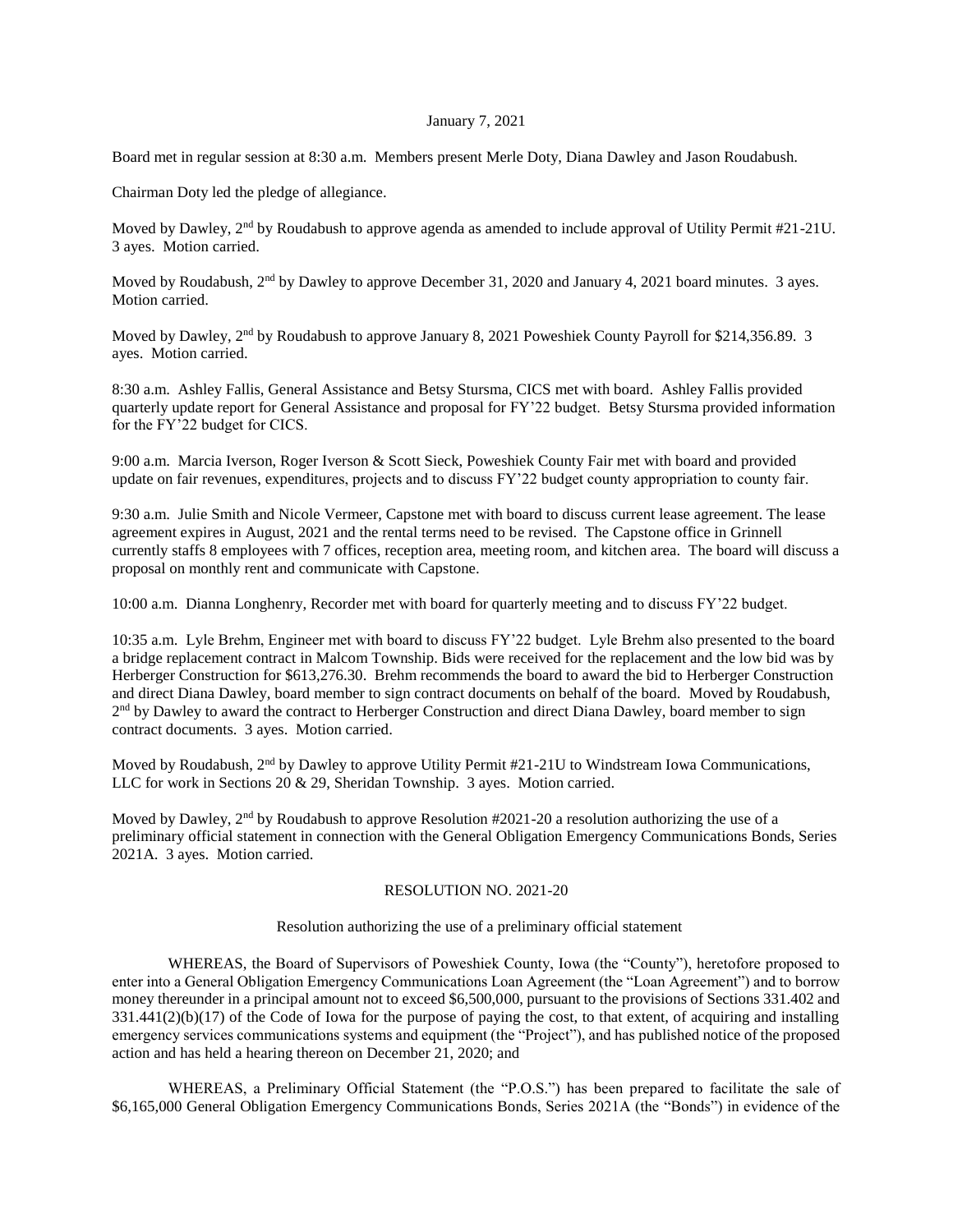obligation of the County under the Loan Agreement, and it is now necessary to make provision for the approval of the P.O.S. and to authorize its use by D.A. Davidson & Co. (the "Underwriter");

NOW, THEREFORE, Be It Resolved by the Board of Supervisors of Poweshiek County, Iowa, as follows:

Section 1. The County Auditor is hereby authorized to take such action as shall be deemed necessary and appropriate with the assistance of the Underwriter and Dorsey & Whitney LLP (the "Disclosure Counsel"), as the City's disclosure counsel, to prepare the P.O.S. describing the Bonds and providing for the terms and conditions of their sale, and all action heretofore taken in this regard is hereby ratified and approved.

Section 2. The use by the Underwriter of the P.O.S. relating to the Bonds in substantially the form as has been presented to and considered by the Board is hereby approved, and Disclosure Counsel and the Underwriter are hereby authorized to prepare and use a final Official Statement for the Bonds substantially in the form of the P.O.S. but with such changes therein as are required to conform the same to the terms of the Bonds and the resolution, when adopted, providing for the sale and issuance of the Bonds, and the County Auditor is hereby authorized and directed to execute a final Official Statement for the Bonds, if requested. The P.O.S. as of its date is deemed final by the County within the meaning of Rule  $15(c)(2)-12$  of the Securities and Exchange Commission.

Section 3. Further action with respect to the Loan Agreement is hereby adjourned to the Board meeting on January 15, 2021.

Section 4. All resolutions or parts thereof in conflict herewith are hereby repealed to the extent of such conflict.

Section 5. This resolution shall be in full force and effect immediately upon its adoption and approval, as provided by law.

Passed and approved January 7, 2021.

Merle Doty, Chairman Attest: Melissa Eilander, Poweshiek County Auditor

Board held budget workshop for FY'22 budget.

12:08 p.m. Moved by Roudabush, 2nd by Dawley to adjourn. 3 ayes. Motion carried.

\_\_\_\_\_\_\_\_\_\_\_\_\_\_\_\_\_\_\_\_\_\_\_\_\_\_\_\_\_\_\_\_\_\_\_ \_\_\_\_\_\_\_\_\_\_\_\_\_\_\_\_\_\_\_\_\_\_\_\_\_\_\_

Melissa Eilander, Poweshiek County Auditor Merle Doty, Chairman

January 11, 2021

Board met in regular session at 8:30 a.m. Members present Merle Doty, Diana Dawley and Jason Roudabush.

Chairman Doty led the pledge of allegiance.

Moved by Dawley, 2<sup>nd</sup> by Roudabush to approve agenda. 3 ayes. Motion carried.

8:30 a.m. Board met with Janietta Criswell, Clerk of Court; Heidi Baker, 8th Judicial District Court Administrator and representative from Conference Technologies, Inc. in the courtroom to discuss full courtroom conference system. The Judicial Branch is receiving CARES Act funding for business responses related to COVID-19. The initiative discussed is installing equipment in the courtroom to assist with sound in the courtroom, displaying evidence during hearings and audio/visual conferencing that can help when court customers are not able to participate in person. The county will be responsible for adding two needed electrical outlets. It was moved by